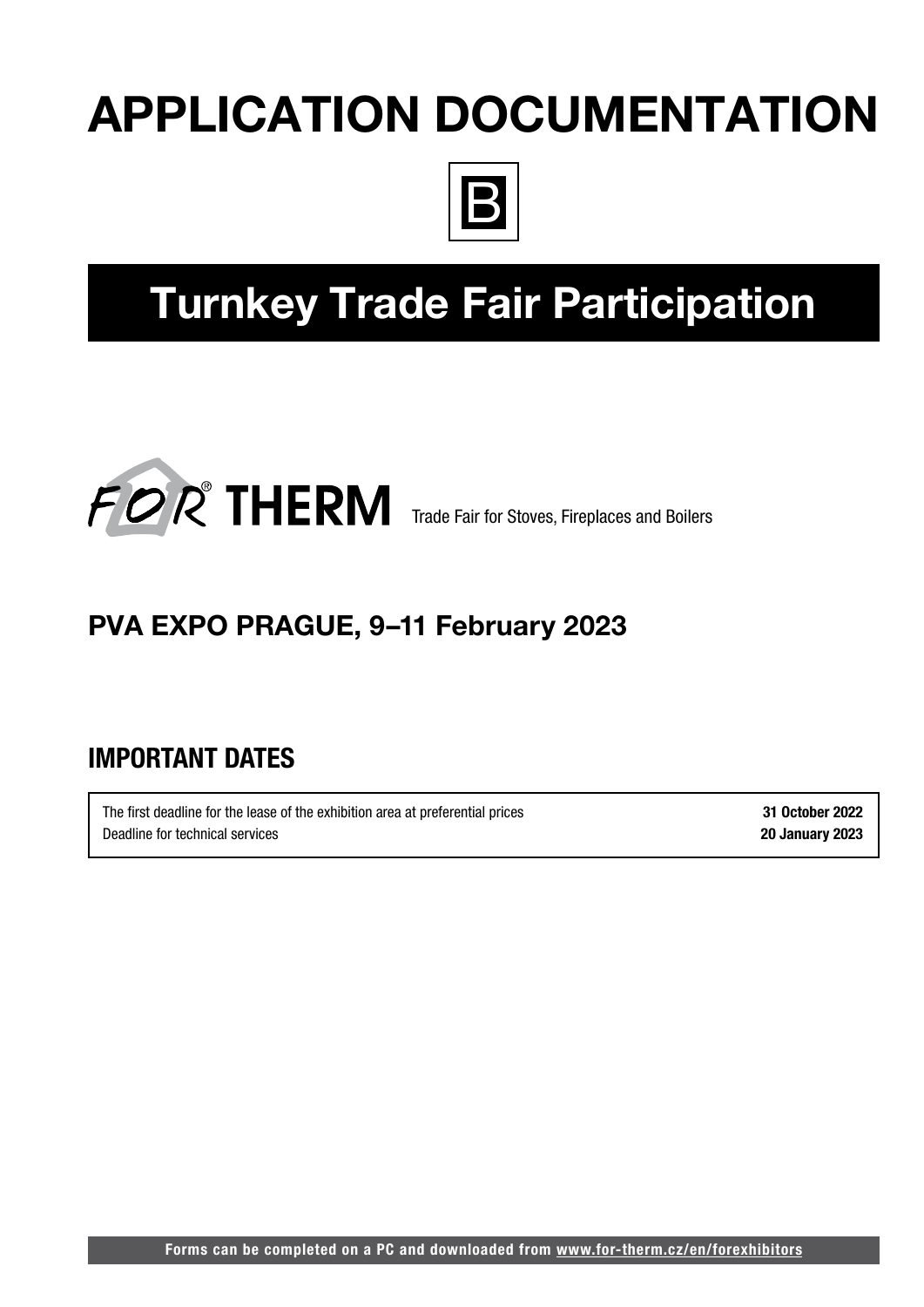|                                                                                                   |      | Business Company: ABF, a.s.<br>Registered office: Beranových 667,<br>199 00, Prague, Czech Republic                                                                                                                                                                                                                           |           |                                     | <b>Trade Fair Nomenclature</b>                                                                      |  |  |
|---------------------------------------------------------------------------------------------------|------|-------------------------------------------------------------------------------------------------------------------------------------------------------------------------------------------------------------------------------------------------------------------------------------------------------------------------------|-----------|-------------------------------------|-----------------------------------------------------------------------------------------------------|--|--|
|                                                                                                   |      | Workplace, mailing address: Dělnická 12, 170 00, Prague, Czech Republic<br>Company Registration No.: 63080575, Tax Id. No.: CZ63080575<br>Registered by Municipal Court in Prague, Section B, File no. 3309<br>Bank Details: Expobank CZ a.s., Account No. 5085320021/4000<br>IBAN: CZ7240000000005085320021, SWIFT: EXPNCZPP | FOR THERM |                                     |                                                                                                     |  |  |
| Tel.: +420 739 003 163<br>E-mail: international@abf.cz,internet: www.for-therm.cz, www.pvaexpo.cz |      |                                                                                                                                                                                                                                                                                                                               |           | PVA EXPO PRAGUE, 9-11 February 2023 |                                                                                                     |  |  |
|                                                                                                   | 1.   | Architecture, designing, calculations and software                                                                                                                                                                                                                                                                            |           |                                     | <b>Technical equipment of buildings</b>                                                             |  |  |
|                                                                                                   |      | solutions, urbanism                                                                                                                                                                                                                                                                                                           |           |                                     | 4.1. Heat sources                                                                                   |  |  |
|                                                                                                   |      | 1.1. Designing, architectonic and budgetary offices<br>1.2. Faculties, technical, research and development centers                                                                                                                                                                                                            |           |                                     | 4.1.1. Heat pumps                                                                                   |  |  |
|                                                                                                   |      | 1.3. Suppliers of software for designing and technical calculations                                                                                                                                                                                                                                                           |           |                                     | 4.1.2. Floor heating                                                                                |  |  |
|                                                                                                   |      | 1.4. Urban development solutions - regions, cities, projects                                                                                                                                                                                                                                                                  |           |                                     | 4.1.3. Radiators                                                                                    |  |  |
|                                                                                                   |      | of municipalities and developers                                                                                                                                                                                                                                                                                              |           |                                     | 4.1.4. Electrical direct heating elements, radiation panels                                         |  |  |
|                                                                                                   | 2.   | Construction of new buildings and improving energy                                                                                                                                                                                                                                                                            |           |                                     | 4.1.5. Alternative energy resources                                                                 |  |  |
|                                                                                                   |      | performance of existing buildings                                                                                                                                                                                                                                                                                             |           |                                     | 4.2. Energy sources                                                                                 |  |  |
|                                                                                                   |      | 2.1. Foundations in building constructions                                                                                                                                                                                                                                                                                    |           |                                     | 4.3. Equipment for water management, processing and use                                             |  |  |
|                                                                                                   |      | 2.2. Systems of bearing structures                                                                                                                                                                                                                                                                                            |           |                                     | of waste water<br>4.4. Heat recuperation and autonomous ventilation                                 |  |  |
|                                                                                                   |      | 2.3. Systems of building envelopes                                                                                                                                                                                                                                                                                            |           | 4.5.                                | Island systems                                                                                      |  |  |
|                                                                                                   | 2.4. | Roof structures, solutions for the use of alternative energy<br>resources                                                                                                                                                                                                                                                     |           | 4.6.                                | Intelligent electrical installations                                                                |  |  |
|                                                                                                   | 2.5. | Hole fillings and installation systems                                                                                                                                                                                                                                                                                        |           | 5.                                  | and downloaded from www.for-therm.cz/en/forexhibitors<br>Diagnostics, measurement, audits           |  |  |
|                                                                                                   | 2.6. | <b>Shading technologies</b>                                                                                                                                                                                                                                                                                                   |           |                                     | 5.1. Measuring gages, measuring systems and devices                                                 |  |  |
|                                                                                                   | 3.   | <b>Construction materials</b>                                                                                                                                                                                                                                                                                                 |           |                                     | 5.2. Diagnostics of buildings – methods, offices, experts,<br>specialized institutions              |  |  |
|                                                                                                   |      | 3.1. Silicate materials                                                                                                                                                                                                                                                                                                       |           |                                     | <u>م</u><br>5.3. Audits of buildings – thermal and technical requirements,<br>$\overline{6}$        |  |  |
|                                                                                                   |      | 3.2. Brick products                                                                                                                                                                                                                                                                                                           |           |                                     | air exchange, special audits<br>5.4. Testing institutes and laboratories, expert offices, freelance |  |  |
|                                                                                                   | 3.3. | Materials on the wooden basis                                                                                                                                                                                                                                                                                                 |           |                                     | experts, university workplaces                                                                      |  |  |
|                                                                                                   |      | 3.4. Combined construction materials                                                                                                                                                                                                                                                                                          |           |                                     | 5.5. Technical and specialized consultancy                                                          |  |  |
|                                                                                                   |      | 3.5. Loam, straw and other natural materials                                                                                                                                                                                                                                                                                  |           | 6.                                  | Forms can be completed on<br>Legislation, programs of support and subsidies, financing              |  |  |
|                                                                                                   |      | 3.6. Thermally insulated materials                                                                                                                                                                                                                                                                                            |           |                                     | 6.1. National energy saving policy                                                                  |  |  |
|                                                                                                   |      | 3.7. Hydroinsulation materials                                                                                                                                                                                                                                                                                                |           |                                     | 6.2. Ministries and state administration bodies                                                     |  |  |
|                                                                                                   |      | 3.8. Materials for solution of diffusion and air tightness                                                                                                                                                                                                                                                                    |           |                                     | 6.3. Aid schemes and consultancy agencies                                                           |  |  |
|                                                                                                   |      | 3.9. Others                                                                                                                                                                                                                                                                                                                   |           |                                     | 6.4. Banks, insurance companies, funds                                                              |  |  |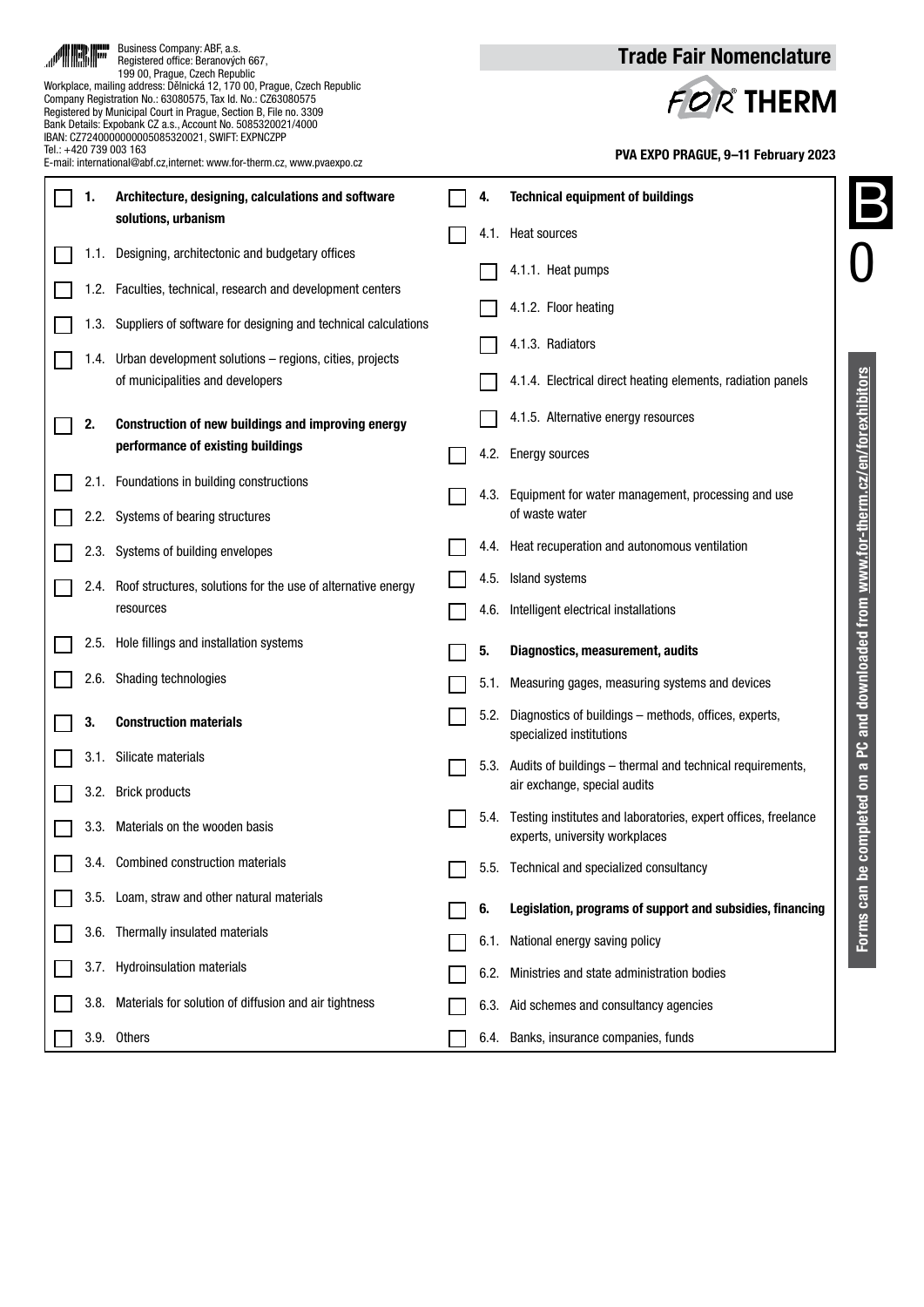|                                                                                                                                                                                                                                  |                                              |                         | Workplace, mailing address: Dělnická 12, 170 00, Prague, Czech Republic<br>Company Registration No.: 63080575, Tax Id. No.: CZ63080575<br>Registered by Municipal Court in Prague, Section B. File no. 3309 |                                                                                                                                                                                                                                | <b>FOR THERM</b> |                                              |              |                                                                                        |       |
|----------------------------------------------------------------------------------------------------------------------------------------------------------------------------------------------------------------------------------|----------------------------------------------|-------------------------|-------------------------------------------------------------------------------------------------------------------------------------------------------------------------------------------------------------|--------------------------------------------------------------------------------------------------------------------------------------------------------------------------------------------------------------------------------|------------------|----------------------------------------------|--------------|----------------------------------------------------------------------------------------|-------|
|                                                                                                                                                                                                                                  |                                              |                         | Bank Details: Expobank CZ a.s., Account No. 5085320021/4000                                                                                                                                                 |                                                                                                                                                                                                                                |                  | PVA EXPO PRAGUE, 9-11 February 2023          |              |                                                                                        |       |
| IBAN: CZ7240000000005085320021, SWIFT: EXPNCZPP<br>Tel.: +420 739 003 163<br>E-mail: international@abf.cz.internet: www.for-therm.cz. www.pvaexpo.cz                                                                             |                                              |                         |                                                                                                                                                                                                             |                                                                                                                                                                                                                                |                  |                                              |              | Preferential prices up to: 31 October 2022                                             |       |
|                                                                                                                                                                                                                                  |                                              |                         |                                                                                                                                                                                                             |                                                                                                                                                                                                                                |                  |                                              |              |                                                                                        |       |
| <b>EXHIBITOR</b>                                                                                                                                                                                                                 |                                              |                         |                                                                                                                                                                                                             |                                                                                                                                                                                                                                |                  |                                              |              |                                                                                        |       |
| <b>Company name company name company in the company of the company of the company name in the company of the company of the company of the company of the company of the company of the company of the company of the compan</b> |                                              |                         |                                                                                                                                                                                                             |                                                                                                                                                                                                                                |                  |                                              |              |                                                                                        |       |
|                                                                                                                                                                                                                                  |                                              |                         |                                                                                                                                                                                                             |                                                                                                                                                                                                                                |                  |                                              |              |                                                                                        |       |
|                                                                                                                                                                                                                                  |                                              |                         |                                                                                                                                                                                                             |                                                                                                                                                                                                                                |                  |                                              |              |                                                                                        |       |
|                                                                                                                                                                                                                                  |                                              |                         |                                                                                                                                                                                                             |                                                                                                                                                                                                                                |                  |                                              |              |                                                                                        |       |
|                                                                                                                                                                                                                                  |                                              |                         |                                                                                                                                                                                                             |                                                                                                                                                                                                                                |                  |                                              |              |                                                                                        |       |
|                                                                                                                                                                                                                                  |                                              |                         |                                                                                                                                                                                                             |                                                                                                                                                                                                                                |                  |                                              |              |                                                                                        |       |
|                                                                                                                                                                                                                                  |                                              |                         |                                                                                                                                                                                                             | Mailing address, if different from the registered office                                                                                                                                                                       |                  |                                              |              |                                                                                        |       |
|                                                                                                                                                                                                                                  |                                              |                         |                                                                                                                                                                                                             | Email for sending invoices electronically example of the state of the state of the state of the state of the state of the state of the state of the state of the state of the state of the state of the state of the state of  |                  |                                              |              |                                                                                        |       |
|                                                                                                                                                                                                                                  | including all invoicing and correspondence)  |                         |                                                                                                                                                                                                             |                                                                                                                                                                                                                                |                  |                                              |              |                                                                                        |       |
|                                                                                                                                                                                                                                  |                                              |                         |                                                                                                                                                                                                             | REPRESENTATIVE OF THE EXHIBITOR (To be completed only in the case when the Exhibitors ask assurance of their participation through a representative,                                                                           |                  |                                              |              |                                                                                        |       |
|                                                                                                                                                                                                                                  |                                              |                         |                                                                                                                                                                                                             |                                                                                                                                                                                                                                |                  |                                              |              |                                                                                        |       |
|                                                                                                                                                                                                                                  |                                              |                         |                                                                                                                                                                                                             |                                                                                                                                                                                                                                |                  |                                              |              |                                                                                        |       |
|                                                                                                                                                                                                                                  |                                              |                         |                                                                                                                                                                                                             |                                                                                                                                                                                                                                |                  |                                              |              |                                                                                        |       |
|                                                                                                                                                                                                                                  |                                              |                         |                                                                                                                                                                                                             |                                                                                                                                                                                                                                |                  |                                              |              |                                                                                        |       |
|                                                                                                                                                                                                                                  |                                              |                         |                                                                                                                                                                                                             |                                                                                                                                                                                                                                |                  |                                              |              |                                                                                        |       |
|                                                                                                                                                                                                                                  |                                              |                         |                                                                                                                                                                                                             |                                                                                                                                                                                                                                |                  |                                              |              |                                                                                        |       |
|                                                                                                                                                                                                                                  |                                              |                         |                                                                                                                                                                                                             |                                                                                                                                                                                                                                |                  |                                              |              |                                                                                        |       |
|                                                                                                                                                                                                                                  |                                              |                         |                                                                                                                                                                                                             |                                                                                                                                                                                                                                |                  |                                              |              |                                                                                        |       |
|                                                                                                                                                                                                                                  |                                              |                         |                                                                                                                                                                                                             |                                                                                                                                                                                                                                |                  |                                              |              |                                                                                        |       |
|                                                                                                                                                                                                                                  |                                              |                         |                                                                                                                                                                                                             | Email for sending invoices electronically exercise that the contract of the contract of the contract of the contract of the contract of the contract of the contract of the contract of the contract of the contract of the co |                  |                                              |              |                                                                                        |       |
|                                                                                                                                                                                                                                  |                                              |                         |                                                                                                                                                                                                             |                                                                                                                                                                                                                                |                  |                                              |              |                                                                                        |       |
|                                                                                                                                                                                                                                  |                                              |                         | * For natural persons (individuals) please state the place of business.                                                                                                                                     |                                                                                                                                                                                                                                |                  |                                              |              | ** This must be filled in for the sending of the position, assembly instructions, etc. |       |
|                                                                                                                                                                                                                                  | by sending a text "stop" to stoplist@abf.cz. |                         |                                                                                                                                                                                                             | I grant permission to ABF, a.s. to send me commercial information in an electronic form, in accordance with Act no. 480/2004 Coll. This permission can be withdrawn anytime in the future                                      |                  |                                              |              |                                                                                        |       |
|                                                                                                                                                                                                                                  |                                              |                         |                                                                                                                                                                                                             |                                                                                                                                                                                                                                |                  |                                              |              |                                                                                        |       |
|                                                                                                                                                                                                                                  |                                              |                         |                                                                                                                                                                                                             |                                                                                                                                                                                                                                |                  |                                              |              |                                                                                        |       |
|                                                                                                                                                                                                                                  |                                              |                         |                                                                                                                                                                                                             |                                                                                                                                                                                                                                |                  |                                              |              | signature of exhibitor/ representative of the exhibitor                                |       |
|                                                                                                                                                                                                                                  |                                              |                         |                                                                                                                                                                                                             | We bindingly order the exhibition area and stand erection (including equipment) according to the price list below:                                                                                                             |                  |                                              |              |                                                                                        |       |
|                                                                                                                                                                                                                                  |                                              |                         |                                                                                                                                                                                                             | <b>ORDER OF COMPLETE EXPOSITIONS</b>                                                                                                                                                                                           |                  |                                              |              |                                                                                        |       |
|                                                                                                                                                                                                                                  |                                              |                         |                                                                                                                                                                                                             |                                                                                                                                                                                                                                |                  |                                              |              |                                                                                        |       |
|                                                                                                                                                                                                                                  | select                                       | w x h (m <sup>2</sup> ) |                                                                                                                                                                                                             | Price in EUR/m <sup>2</sup> according to the application date                                                                                                                                                                  |                  | select<br>the type $\boldsymbol{\mathsf{X}}$ | w x h $(m2)$ | Price in EUR/m <sup>2</sup> according to the application date                          |       |
|                                                                                                                                                                                                                                  | the type X<br>K09                            | $3 \times 3$            | 1,539                                                                                                                                                                                                       | until 31 October 2022   from 1 November 2022<br>1,621                                                                                                                                                                          |                  | K18                                          | 6x3          | until 31 October 2022 from 1 November 2022<br>2,760                                    | 2,924 |
|                                                                                                                                                                                                                                  | K12                                          | $4 \times 3$            | 1,954                                                                                                                                                                                                       | 1,972                                                                                                                                                                                                                          |                  | K <sub>20</sub>                              | 5 x 4        | 3,009                                                                                  | 3,191 |

Corner position (the surcharge for corner position being 4% of the total price of the "complete exposition")

The offer price includes: rental of exhibition area, type stand implementation, furniture equipment for exposition, inscription on the collar up to 15 characters, power supply 2kW. For the order of a higher power supply input please contact the Trade Fair managers. (str. B3).

For a sketch of the stands and their equipment see page 1b Visualisation of complete exhibitions.

| Company name on the collar                                                          |  |                |  |  |  |  |
|-------------------------------------------------------------------------------------|--|----------------|--|--|--|--|
|                                                                                     |  |                |  |  |  |  |
| <b>Registration fee</b>                                                             |  | <b>EUR 204</b> |  |  |  |  |
| Assurance of damage liability insurance                                             |  | <b>EUR 55</b>  |  |  |  |  |
| <b>BRANCH FOR LOCATION</b> – specify the branch in words and state the branch code: |  |                |  |  |  |  |
| <b>TOTAL</b>                                                                        |  |                |  |  |  |  |
| Others requirements for bringing, operation and removal of exhibits:                |  |                |  |  |  |  |

### All prices are without VAT.

B

I hereby confirm that I read the Business Terms and Conditions of ABF, a.s., which are an integral part of this application form, and that I understand them and agree with them. I take into account that this is a framework agreement which will be realized in steps, based on further orders made in writing or via e-mail. If the orders are issued by a third party, the original is always required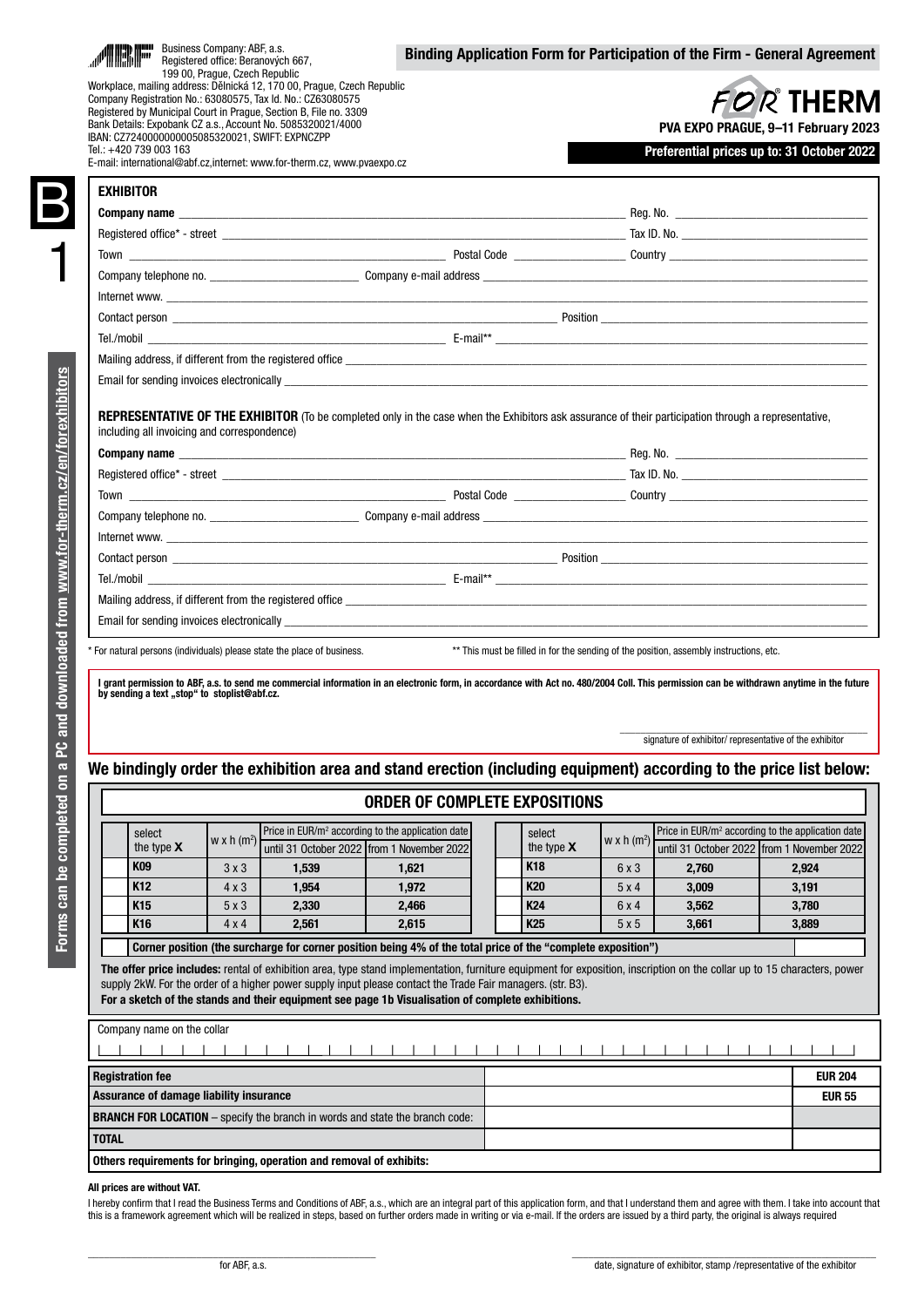### 1 Business Company: ABF, a.s. ا<br>اس Registered office: Beranových 667, 199 00, Prague, Czech Republic Workplace, mailing address: Dělnická 12, 170 00, Prague, Czech Republic Company Registration No.: 63080575, Tax Id. No.: CZ63080575 Registered by Municipal Court in Prague, Section B, File no. 3309 Bank Details: Expobank CZ a.s., Account No. 5085320021/4000 IBAN: CZ7240000000005085320021, SWIFT: EXPNCZPP

### Business Terms and Conditions of ABF, a.s. for Participation of Exhibitors in the Trade Fair

**FOR THERM** 

E-mail: international@abf.cz,internet: www.for-therm.cz, www.pvaexpo.cz

### Organiser: ABF, a.s., registered office: Beranových 667, 199 00, Prague, Czech Republic, Company Registration No. 63080575

E**xhibitor:** Legal entity or natural person to whom ABF, a.s. has confirmed participation in the<br>**Place of the event:** PVA EXPO PRAGUE - Beranových 667, 199 00, Prague, Czech Republic<br>**Place of the event:** PVA EXPO PRAGUE

### Article 1. – Basic conditions for Exhibitor's Participation in the Trade Fair

- 1. The basic precondition for participation in the Trade Fair is the delivery of the Binding Application.<br>6ro Participation of the Firm, properly filled and signed in (hereinafter referred to as<br>Application"). After the re
- 2. By signification of its receipt.<br>
2. By signification of its receipt.<br>
2. By signification of its receipt.<br>
2. By signification and Technical Conditions of ABF, a.s. for the Exhibitor's participation in the Trade
- 
- 
- Fair.<br>3. The exhibits presented and services offered must be in accordance with the focus of the Trade.<br>5. Fair (with the so-called Trade Fair Nomenclature).<br>4. The services related to the Exhibitor's participation in the
- 6. The Exhibitor is entitled to exhibit, sell or otherwise make available to the public only the pro- ducts for which he is authorized and whose disclosure to the public does not infringe the copy-
- right or other rights of third parties.<br>The Exhibitor is obliged to arrange, at his own expenses, for visas, licences and any other nece-<br>sary permissions to sell products at the trade fair. In the event that the Exhibitor

Tel.: +420 739 003 163

- **Article 2. Terms of payment**<br>1. After the receiving of the Binding Application, ABF, a.s. will send to the Exhibitor an advance<br>1. After the clear of the exhibition area ordered and for the registration fee.<br>2. After th
- 
- 
- 
- 
- 
- this advance invoice will be a precondition for implementation of the order of technical services.<br>3. The final invoice with a deduction of advances will only be sent after the end of the Trade Fair.<br>4. The basic price of
- 
- entrance)<br>
Trade Fair Gatalogue (Trade Fair Guide) in a printed version<br>
5. The basic price of the lease and the Registration Fee do not include:<br>
 External walls of the stand or any other equipment of the stand or the wa
- 
- Other records of the firm i.e. branch offices, divisions, business representations, etc.<br>
6. Cancellation Conditions<br>
If the Exhibitor cancels their participation in the Trade Fair, the following cancellation fees (co
- 
- 
- 
- 

- The obligation to pay cancellation fees shall apply to those Exhibitors to whom the participation in the Trade Fair was continued according to Art. 1(1) even in the case that they have not paid in the Trade Fair must alway
- 8. For each of the other firms which the Exhibitors will present in their expositions (in the drim of a presentation of exhibits, with an advertisement panel, company logo, commercial aname, folders, video programmes, etc.

- **Article 3. Exhibition area** without any equipment, with the possibility of connection<br>1. ABF, a.s. leases indoor exhibition areas without any equipment, with the possibility of connection<br>of power supply, water pipeline
- Trade Fair.<br>2. ABF, a.s. furthermore leases outdoor exhibition areas on the dedicated free areas of the<br>Exhibition Centre. (ATTENTION: in the case of outdoor stands it is necessary to count with the overlapping of the roof above the stand – the roof must not interfere into the neighbouring area). 3. The minimum sizes of the exhibition areas are stated in the Binding Application.
- 4. ABF, a.s. can, after consulting the matter with the Exhibitor, reduce the area of the rented ex-<br>hibition space and to change its shape. ABF, a.s. reserves the rejard to change the placement of<br>the exhibition area. If
- reason.<br>5. If the Exhibitor himself does not provide a stand or does not order it at ABF, a.s., he will only<br>have an unlimited booked exhibition area. The Exhibitor is obliged to respect the raster of the
- exhibition area, ie. not to exceed the area, even in the case of raised height dominances.<br>6. The Exhibitor shall receive a raster of the exhibition areas with the marking of their position after<br>the settlements of all th
- Binding Applications.<br>
The architectural concept in the exhibition halls counts on the implementation of the classical<br>
rectangular exhibition raster, within which the following exhibition areas will be available:<br>
 Row a
- 
- 
- 
- The Exhibitor is obliged to settle any destruction, damage or excessive contamination according<br>to the expenses actually incurred for the remedy of such damage (contamination).<br>9. The Exhibitor is not authorised to subleas
- 10. The Exhibitors are obliged to adhere to arrival and departure time schedule from the exhibition areas.

PVA EXPO PRAGUE, 9–11 February 2023

- **Article 4. Damage liability insurance**<br>1. ABF, a.s. is not liable to the Exhibitors or their Co-Exhibitors for any loss, destruction or any<br>damage to the articles brought by the Exhibitors into the areas leased. (i.e. e
- 
- 
- from the participation of the Exhibitor in the trade fair.<br>3. The Exhibitors are obliged to be insured for liability for damage caused by its activities to third<br>parties during the entire term of the Trade Fair.<br>4. ABF, a.
- 
- to ABF, a.s. a confirmation of insurance from the relevant insurance company.<br>6. The Exhibitors have a possibility of contracting an insurance policy covering the set of their own<br>exhibits, equipment and accessories of the

- **Article 5. Safety, health and fire protection**<br>1. The Exhibitors are obliged to observe, during the assembly, in the entire course of the Trade<br>Tair Sam during the dismantling, safety, hygienic, fire protection, environ
- 
- health.<br>3. In the course of the Trade Fairs, as well as during the assembly and disassembly thereof, it is forbidden t<br>6. forbidden to smoke and to handle naked flame in all the indoor areas of the Exhibition Centre.
- 4. The Exhibitors are responsible for the condition of the wiring system of the stand (display), inclu- ding the condition of electrical appliances. The electrical installation works can only be carried
- out by a person duly authorised to do so, i.e. possessing the "Certificate of Competence".<br>5. The Exhibitors are obliged to use dedicated walking paths and roads. The Exhibitors are required<br>to keep free the escape ways, a
- intake points).<br>6. The Exhibitors are obliged to observe the fundamental principles of safety behaviour in the<br>vicinity of handling trolleys.

- **Article 6. Basic preconditions for the erection of a stand**<br>1. The service of stand erection is offered and implemented by ABF, a.s. The Exhibitors who prefer<br>to ensure the erection of their stands by themselves and no
- 
- 
- 4. The Exhibitors are responsible for construction and technical implementation of the stand and<br>stands for any damage to property and health caused by inappropriate stand construction.

- 
- **Article 7. Presentation of Exhibitors**<br>1. The Exhibitor is entitled to promote his / her products or services only on his own exposure and<br>1. The Exhibitor or restrict the surrounding exposures<br>2. Placement of any adverti
- intolerance or which is not compatible with human dignity.<br>A During the Trade Fair, it is only permitted to perform audio-visual, acoustic, musical, dancing<br>and other productions provided that the other Exhibitors will not
- 
- 

**Article 8. – Deadline for applications and orders**<br>1. It is necessary to send the Binding Application, the Order for Technical Services, Order of Erec-<br>tion of the Stand, Order of Registration of Other Firms - Co-Exhibito

- **Article 9. Personal data processing**<br>1. ABF, a.s. processes personal data of the Exhibitors (hereinafter referred to also as "the Data"<br>5. Subjects") in accordance with the Regulation (EU) 2016/679 of the European Parli
- 2. ABF, a.s. acts as the Data Controller and the Exhibitors can contact it in connection with their
- 2. ABF, a.s. acts as the Data Controller and the Exhibitors can contact it in connection with their<br>gersonal data processed at the address of its registered office.<br>The same consesses personal data of the Exhibitors, which
- 
- Registered office, Reg.number and Tax ID number, account number, e-mail, phone number.<br>5. The personal data handed over by the Exhibitor are processed in writing through a contract,<br>application form, and then they are ent

Article 10. – Final provisions<br>1. ABF, a.s. reserves the right to cancel the participation of the trade fair if the Exhibitor does not<br>act in good faith, fails to observe the rules of contracting, or breaches the technical

- regulations and instructions.<br>
2. All requirements and changes on the part of the Exhibitors must be sent to the ABF, a.s., subject<br>
the part of the finite part of the finite part of the finite part of the part of Exhibito
- 

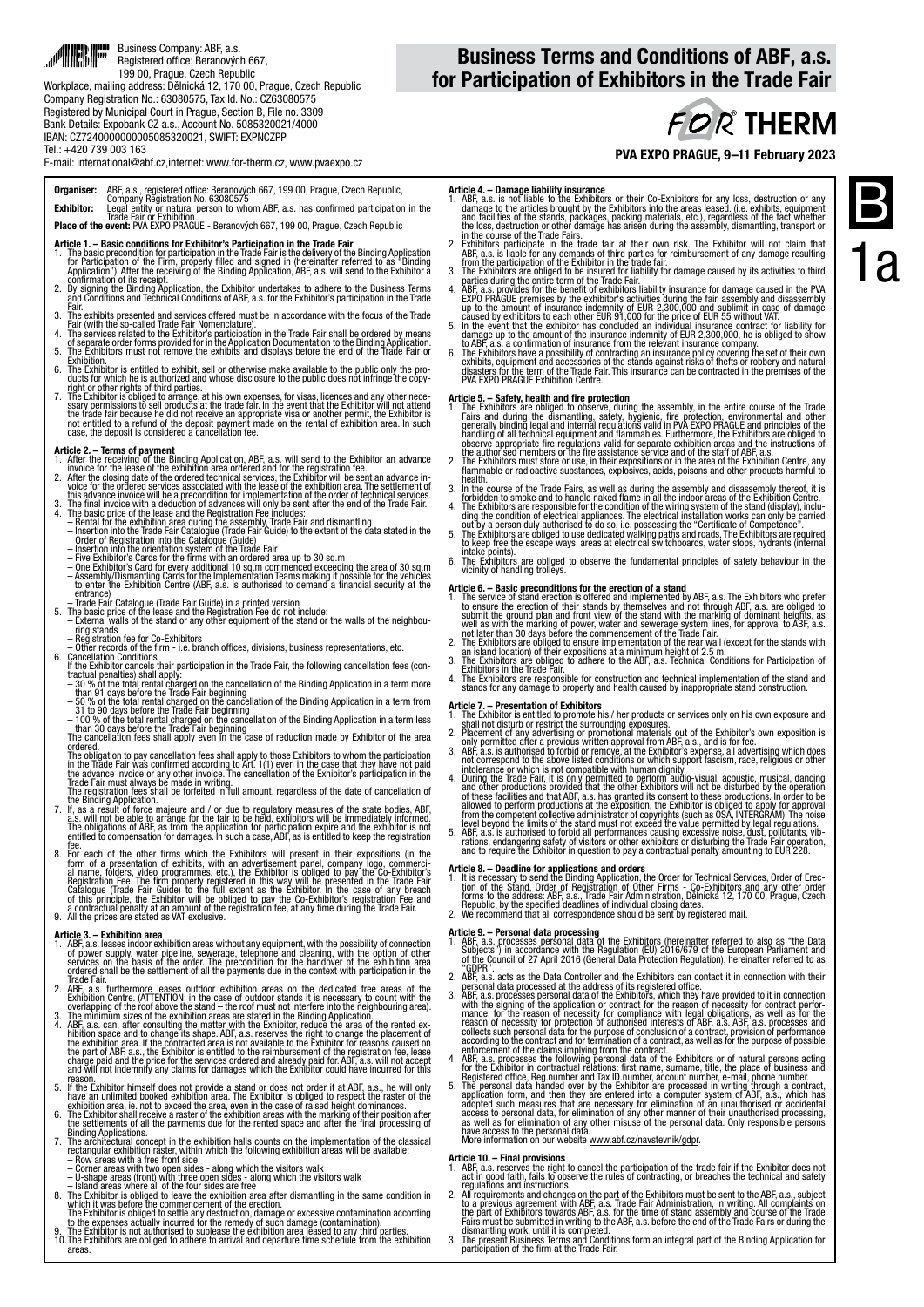

Business Company: ABF, a.s. Registered office: Beranových 667, 199 00, Prague, Czech Republic Workplace, mailing address: Dělnická 12, 170 00, Prague, Czech Republic Company Registration No.: 63080575, Tax Id. No.: CZ63080575 Registered by Municipal Court in Prague, Section B, File no. 3309

### Bank Details: Expobank CZ a.s., Account No. 5085320021/4000 IBAN: CZ7240000000005085320021, SWIFT: EXPNCZPP Tel.: +420 739 003 163

E-mail: international@abf.cz,internet: www.for-therm.cz, www.pvaexpo.cz

### Visualisation of complete expositions



Deadline for submission of orders: 20 January 2023

B1b

### Complete expositions contain:

• External walls and partition walls or storage areas made of white panels (Octanorm) • storage area of 1 x 1 m up to 2 x 2 m with a lockable folding door, with a rack (3 shelves) • grey carpet • other equipment according to the below specified overview • collar for the exposition identification – height of 30 cm, firm name (15 characters) cover included – height of the font 18 cm, black colour, ceiling raster system • power supply up to 2 kW

For other equipment orders and power input increase please contact the Trade Fair managers.

If you are interested in graphic covers of internal perimeter walls of the stand, please contact our technical services (trnka@abf.cz).





Storage area 1x1 m, three-shelf rack, 1 square table 70x70 cm, 4 upholstered chairs, 1 bar chair, 1 raising counter 100 x 50 cm, height of 110 cm, waste basket, inscription on the collar up to 15 characters, power supply up to 2 kW, point lighting fittings



Storage area 2x1 m, three-shelf rack, 1 square table 70x70 cm, 4 upholstered chairs, 1 bar chair, 2 raising counters 100 x 50 cm, height of 110 cm, waste basket, inscription on the collar up to 15 characters, power supply up to 2 kW, point lighting fittings



Storage area 2x1 m, three-shelf rack, 1 square table 70x70 cm, 4 upholstered chairs 1 bar chair, 2 raising counters 100 x 50 cm, height of 110 cm, waste basket, inscription on the collar up to 15 characters, power supply up to 2 kW, point lighting fittings



Storage area 2x1 m, three-shelf rack, 1 square table 70x70 cm, 4 upholstered chairs, 1 bar chair, 2 raising counters 100 x 50 cm, height of 110 cm, waste basket, inscription on the collar up to 15 characters, power supply up to 2 kW, point lighting fittings



Storage area 2x2 m, three-shelf rack, 1 square table 70x70 cm, 4 upholstered chairs, 1 bar chair, 2 raising counters 100 x 50 cm, height of 110 cm, waste basket, inscription on the collar up to 15 characters, power supply up to 2 kW, point lighting fittings



Storage area 2x2 m, three-shelf rack, 1 square table 70x70 cm, 4 upholstered chairs, 1 bar chair, 2 raising counters 100 x 50 cm, height of 110 cm, waste basket, inscription on the collar up to 15 characters, power supply up to 2 kW, point lighting fittings



Storage area 2x2 m, three-shelf rack, 1 square table 70x70 cm, 4 upholstered chairs, 1 bar chair, 2 raising counters 100 x 50 cm, height of 110 cm, waste basket, inscription on the collar up to 15 characters, power supply up to 2 kW, point lighting fittings



Storage area 2x2 m, three-shelf rack, 1 square table 70x70 cm, 4 upholstered chairs, 1 bar chair, 2 raising counters 100 x 50 cm, height of 110 cm, waste basket, inscription on the collar up to 15 characters, power supply up to 2 kW, point lighting fittings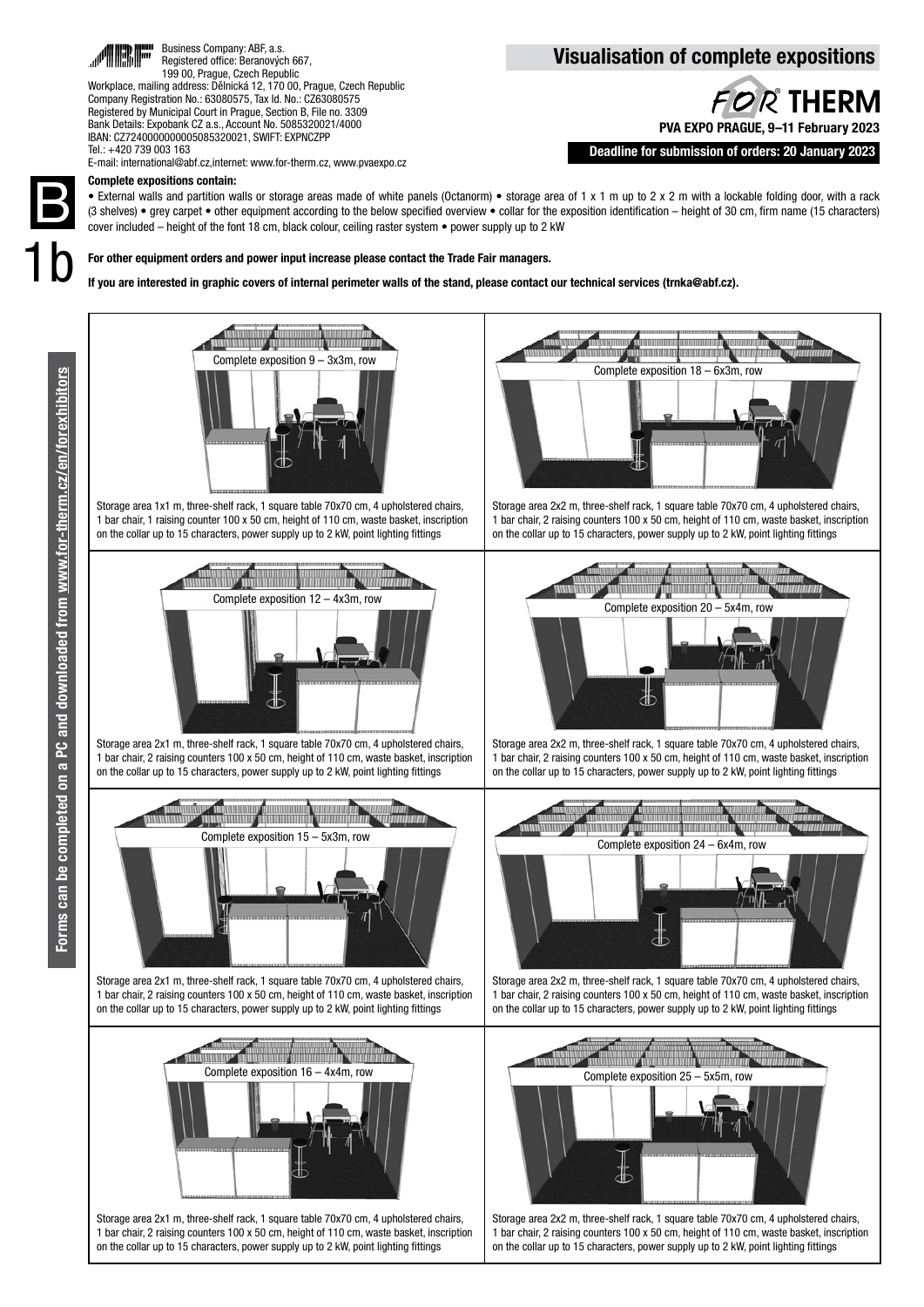| Business Company: ABF, a.s.<br>Registered office: Beranových 667,<br>199 00, Praque, Czech Republic<br>Workplace, mailing address: Dělnická 12, 170 00, Prague, Czech Republic<br>Company Registration No.: 63080575, Tax Id. No.: CZ63080575<br>Registered by Municipal Court in Prague, Section B, File no. 3309<br>Bank Details: Expobank CZ a.s., Account No. 5085320021/4000<br>IBAN: CZ7240000000005085320021, SWIFT: EXPNCZPP<br>Tel.: +420 739 003 163<br>E-mail: international@abf.cz.internet: www.for-therm.cz. www.pvaexpo.cz |                                                                                                                | <b>Co-exhibitor application</b><br><b>FOR THERM</b><br>PVA EXPO PRAGUE, 9-11 February 2023<br>Deadline for submission of orders: 20 January 2023 |                                                     |
|-------------------------------------------------------------------------------------------------------------------------------------------------------------------------------------------------------------------------------------------------------------------------------------------------------------------------------------------------------------------------------------------------------------------------------------------------------------------------------------------------------------------------------------------|----------------------------------------------------------------------------------------------------------------|--------------------------------------------------------------------------------------------------------------------------------------------------|-----------------------------------------------------|
| We declare that the following firms (our Co-exhibitors) will be presented within the framework of our exposition.<br>For each of them we will pay the Registration Fee amounting to EUR 182 (in the case of 1 to 4 co-exhibitors)                                                                                                                                                                                                                                                                                                         | <b>EUR 91</b> (in the case of 5 to 8 co-exhibitors)<br><b>EUR 68</b> (in the case of 9 and more co-exhibitors) |                                                                                                                                                  |                                                     |
| Number of co-exhibiting firms                                                                                                                                                                                                                                                                                                                                                                                                                                                                                                             | (in the case of a larger number please fill in more forms no. 2)                                               |                                                                                                                                                  |                                                     |
| 1 <sup>st</sup> Co-exhibitor                                                                                                                                                                                                                                                                                                                                                                                                                                                                                                              |                                                                                                                |                                                                                                                                                  |                                                     |
|                                                                                                                                                                                                                                                                                                                                                                                                                                                                                                                                           |                                                                                                                |                                                                                                                                                  |                                                     |
|                                                                                                                                                                                                                                                                                                                                                                                                                                                                                                                                           |                                                                                                                |                                                                                                                                                  |                                                     |
|                                                                                                                                                                                                                                                                                                                                                                                                                                                                                                                                           |                                                                                                                |                                                                                                                                                  |                                                     |
|                                                                                                                                                                                                                                                                                                                                                                                                                                                                                                                                           |                                                                                                                |                                                                                                                                                  |                                                     |
|                                                                                                                                                                                                                                                                                                                                                                                                                                                                                                                                           |                                                                                                                |                                                                                                                                                  |                                                     |
|                                                                                                                                                                                                                                                                                                                                                                                                                                                                                                                                           |                                                                                                                |                                                                                                                                                  |                                                     |
| 2 <sup>nd</sup> Co-exhibitor                                                                                                                                                                                                                                                                                                                                                                                                                                                                                                              |                                                                                                                |                                                                                                                                                  | d downloaded from www.for-therm.cz/en/forexhibitors |
|                                                                                                                                                                                                                                                                                                                                                                                                                                                                                                                                           |                                                                                                                |                                                                                                                                                  |                                                     |
|                                                                                                                                                                                                                                                                                                                                                                                                                                                                                                                                           |                                                                                                                |                                                                                                                                                  |                                                     |
|                                                                                                                                                                                                                                                                                                                                                                                                                                                                                                                                           |                                                                                                                |                                                                                                                                                  |                                                     |
|                                                                                                                                                                                                                                                                                                                                                                                                                                                                                                                                           |                                                                                                                |                                                                                                                                                  |                                                     |
|                                                                                                                                                                                                                                                                                                                                                                                                                                                                                                                                           |                                                                                                                |                                                                                                                                                  |                                                     |
|                                                                                                                                                                                                                                                                                                                                                                                                                                                                                                                                           |                                                                                                                |                                                                                                                                                  | $\overline{\mathbf{c}}$                             |
| 3rd Co-exhibitor                                                                                                                                                                                                                                                                                                                                                                                                                                                                                                                          |                                                                                                                |                                                                                                                                                  | ဥ<br>$\overline{\mathbf{c}}$                        |
|                                                                                                                                                                                                                                                                                                                                                                                                                                                                                                                                           |                                                                                                                |                                                                                                                                                  |                                                     |
| Registered office* - street example and the street example of the street example of the street example of the street example of the street example of the street example of the street example of the street example of the st                                                                                                                                                                                                                                                                                                            |                                                                                                                |                                                                                                                                                  |                                                     |
|                                                                                                                                                                                                                                                                                                                                                                                                                                                                                                                                           |                                                                                                                |                                                                                                                                                  |                                                     |
|                                                                                                                                                                                                                                                                                                                                                                                                                                                                                                                                           |                                                                                                                |                                                                                                                                                  |                                                     |
|                                                                                                                                                                                                                                                                                                                                                                                                                                                                                                                                           |                                                                                                                |                                                                                                                                                  |                                                     |
|                                                                                                                                                                                                                                                                                                                                                                                                                                                                                                                                           |                                                                                                                |                                                                                                                                                  | Forms can be completed on                           |
| 4 <sup>th</sup> Co-exhibitor                                                                                                                                                                                                                                                                                                                                                                                                                                                                                                              |                                                                                                                |                                                                                                                                                  |                                                     |
|                                                                                                                                                                                                                                                                                                                                                                                                                                                                                                                                           |                                                                                                                |                                                                                                                                                  |                                                     |
|                                                                                                                                                                                                                                                                                                                                                                                                                                                                                                                                           |                                                                                                                |                                                                                                                                                  |                                                     |
|                                                                                                                                                                                                                                                                                                                                                                                                                                                                                                                                           |                                                                                                                |                                                                                                                                                  |                                                     |
|                                                                                                                                                                                                                                                                                                                                                                                                                                                                                                                                           |                                                                                                                |                                                                                                                                                  |                                                     |
| Contact person experience and the contract person of the contract person of the contract person of the contract of the contract of the contract of the contract of the contract of the contract of the contract of the contrac                                                                                                                                                                                                                                                                                                            |                                                                                                                |                                                                                                                                                  |                                                     |
|                                                                                                                                                                                                                                                                                                                                                                                                                                                                                                                                           |                                                                                                                |                                                                                                                                                  |                                                     |
|                                                                                                                                                                                                                                                                                                                                                                                                                                                                                                                                           |                                                                                                                |                                                                                                                                                  |                                                     |

### All prices are without VAT.

I hereby confirm that I read the Business Terms and Conditions of ABF, a.s., which are an integral part of this application form, and that I understand them and agree with them. I take into account that this is a framework agreement which will be realized in steps, based on further orders made in writing or via e-mail. If the orders are issued by a third party, the original is always required.

\_\_\_\_\_\_\_\_\_\_\_\_\_\_\_\_\_\_\_\_\_\_\_\_\_\_\_\_\_\_\_\_\_\_\_\_\_\_\_\_\_\_\_\_\_\_\_\_\_\_\_\_\_ \_\_\_\_\_\_\_\_\_\_\_\_\_\_\_\_\_\_\_\_\_\_\_\_\_\_\_\_\_\_\_\_\_\_\_\_\_\_\_\_\_\_\_\_\_\_\_\_\_\_\_\_\_\_\_\_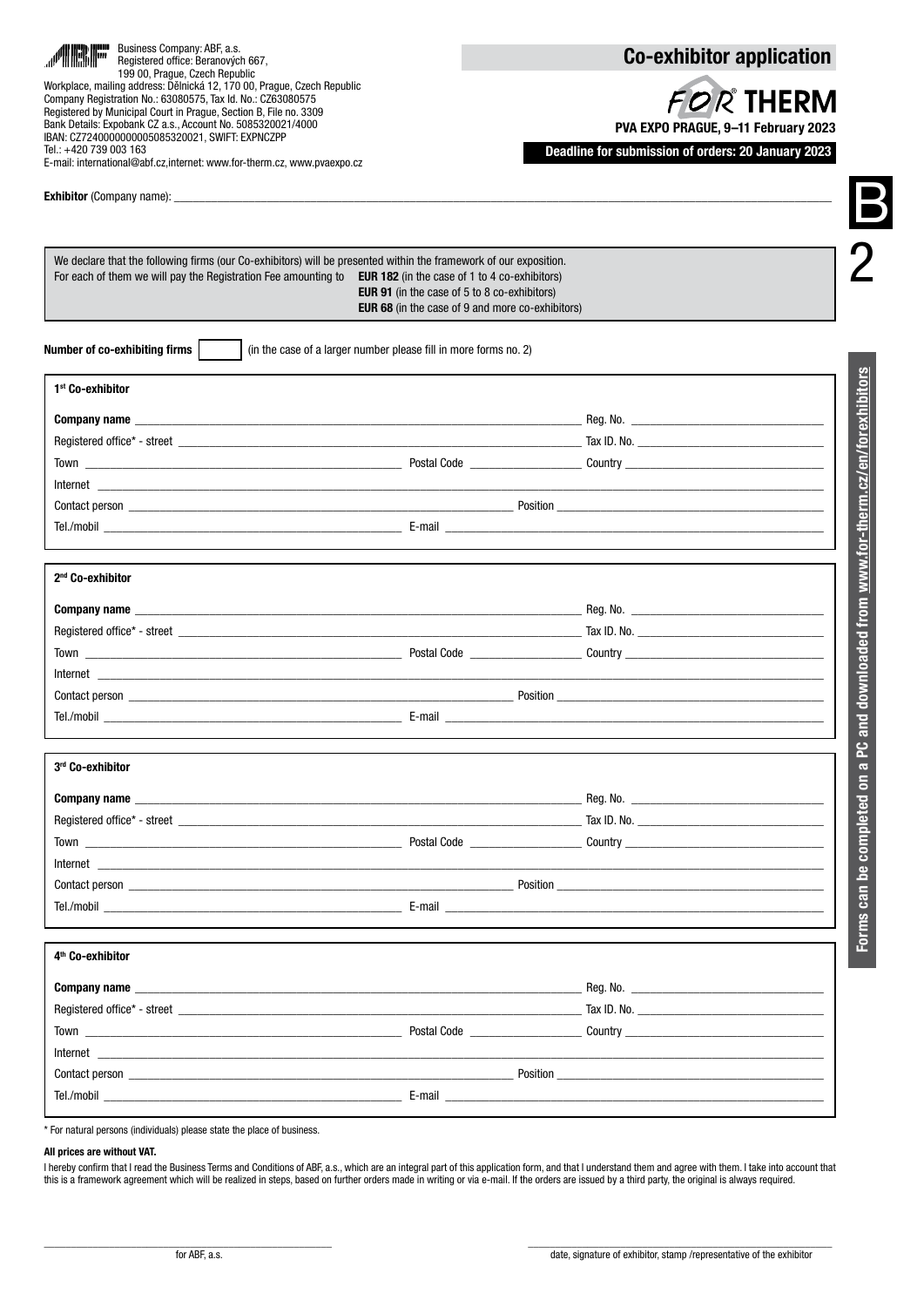|                                                       | Business Company: ABF, a.s.<br>Registered office: Beranových 667,<br>199 00, Praque, Czech Republic<br>Workplace, mailing address: Dělnická 12, 170 00, Prague, Czech Republic<br>Company Registration No.: 63080575, Tax Id. No.: CZ63080575<br>Registered by Municipal Court in Prague, Section B, File no. 3309<br>Bank Details: Expobank CZ a.s., Account No. 5085320021/4000<br>IBAN: CZ7240000000005085320021, SWIFT: EXPNCZPP<br>Tel.: +420 739 003 163<br>E-mail: international@abf.cz,internet: www.for-therm.cz, www.pvaexpo.cz<br><b>Exhibitor</b> (Company name):<br>All services which are not marked herein will be automatically considered as NOT ORDERED.<br>For Technical Terms and Conditions as well as for specification of services see overleaf. | <b>Order of Technical Services</b><br><b>FOR THERM</b><br>PVA EXPO PRAGUE, 9-11 February 2023<br>Deadline for submission of orders: 20 January 2023                                      |  |  |
|-------------------------------------------------------|-------------------------------------------------------------------------------------------------------------------------------------------------------------------------------------------------------------------------------------------------------------------------------------------------------------------------------------------------------------------------------------------------------------------------------------------------------------------------------------------------------------------------------------------------------------------------------------------------------------------------------------------------------------------------------------------------------------------------------------------------------------------------|------------------------------------------------------------------------------------------------------------------------------------------------------------------------------------------|--|--|
|                                                       | Lending of a power switchboard<br>(The same price for both indoor and outdoor areas)<br>Switch board 400V/32A for power supply of 9 - 21 kW<br><b>EUR 91</b>                                                                                                                                                                                                                                                                                                                                                                                                                                                                                                                                                                                                            | Order of water supply and sewerage<br>(The same price for both indoor and outdoor areas)<br>Number of connections lines<br><b>EUR 205</b>                                                |  |  |
| and downloaded from www.for-therm.cz/en/forexhibitors | <b>Night power supply</b><br>(Night power supply can only be ordered with an electrical connection line min.<br>to 2 kW). Examples of use: refrigerator, aguarium                                                                                                                                                                                                                                                                                                                                                                                                                                                                                                                                                                                                       | Order of swimming pool water filling (including drainage)<br>(The same price for both indoor and outdoor areas)                                                                          |  |  |
|                                                       | <b>EUR 41</b>                                                                                                                                                                                                                                                                                                                                                                                                                                                                                                                                                                                                                                                                                                                                                           | A one-off amount charged<br><b>EUR 55</b><br>plus EUR 11 for each m <sup>3</sup>                                                                                                         |  |  |
|                                                       | Order of connection to the Internet                                                                                                                                                                                                                                                                                                                                                                                                                                                                                                                                                                                                                                                                                                                                     | <b>EUR 11</b><br>Number of $m3$                                                                                                                                                          |  |  |
|                                                       | Fixed connection by means of a cable (RJ45):                                                                                                                                                                                                                                                                                                                                                                                                                                                                                                                                                                                                                                                                                                                            |                                                                                                                                                                                          |  |  |
|                                                       | <b>EUR 114</b><br>1 x connection (the first one)<br>Number of additional connections<br><b>EUR 32</b>                                                                                                                                                                                                                                                                                                                                                                                                                                                                                                                                                                                                                                                                   | <b>Order of cleaning services</b><br>(The same price for both indoor and outdoor areas)                                                                                                  |  |  |
|                                                       | Fixed IP address (equipment configuration)<br><b>EUR 45</b><br>Connection to the Wi-Fi network for 1 device in the 5GHz band.<br>(802.11a, n, ac, not available on outdoor areas)                                                                                                                                                                                                                                                                                                                                                                                                                                                                                                                                                                                       | <b>Daily cleaning</b> – number of $m^2$<br>EUR 2 per $m^2$ /<br>and event<br>(Includes also overhaul cleaning)<br>EUR 1 per m <sup>2</sup><br><b>Overhaul cleaning</b> – number of $m^2$ |  |  |
| د                                                     | <b>EUR 41</b><br>Number of connections                                                                                                                                                                                                                                                                                                                                                                                                                                                                                                                                                                                                                                                                                                                                  | (One-off cleaning after the end of the assembly)                                                                                                                                         |  |  |

### All prices are given without VAT.

We hereby declare that we have made ourselves familiar with and accept without reservations the ABF, a.s. Business and Technical Terms and Conditions of the Participation of Exhibitors at the Trade Fair, which form an integral part of the Application Documentation. We undertake to pay all of the advance invoices and the final invoice including VAT in due terms.

Date, signature for the Exhibitor/ Exhibitor's representative, stamp